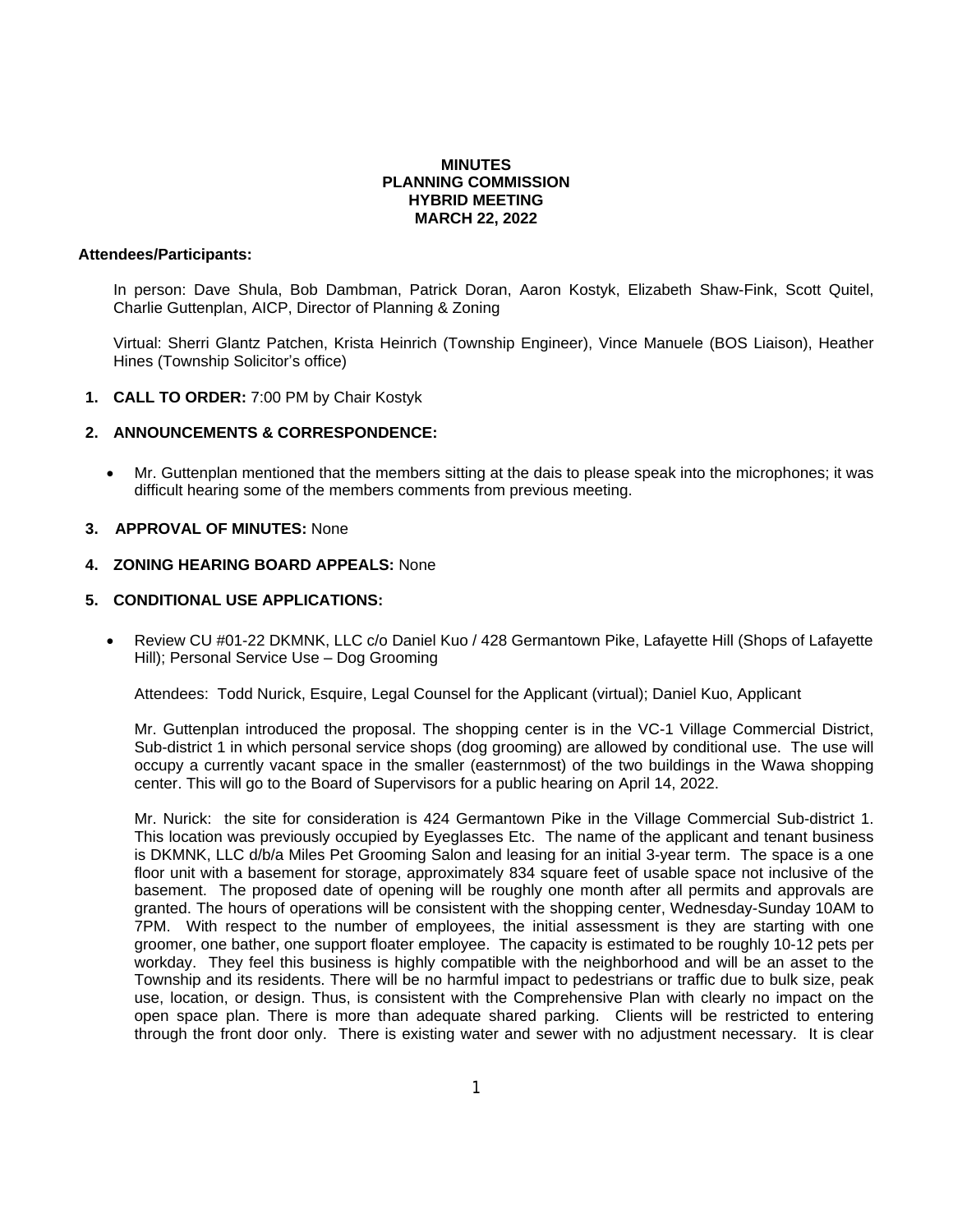that the proposed use won't have any deleterious effect on the current status of compliance of the shopping center.

Planning Commission Comments:

How many pets will be in the establishment at one time; will this be by appointment only or can they walkin. In response, there should be at most 4-5 and by appt only. Will pick-up be at the end of the day or when the pet is completed. In response, they will be picked up as completed, they are not a dog day care. There was a reference to a hair trap/sewer trap to prevent the hair from getting into the sewer. In response, there will be a larger S trap with a hair net inside so at the end of the day it can be removed to clean out. What is behind the business idea. In response, Mr. Kuo and his partner run independent healthcare businesses and they are opening this business with Katie, the groomer, who would like to venture off on her own, so they are providing the financial and business backing to help her grow and develop. Is this a viable longterm business. In response, yes, they did research and ran some numbers, and it seems viable. With their experience and background, they don't think there will be a problem; with Covid, many people have gotten dogs.

Public comment: none

Motion

Mr. Doran moved that the Conditional Use application be recommended for approval; seconded by Mr. Quitel.

Vote 7-0

# **6. SUBDIVISION &/OR LAND DEVELOPMENT APPLICATIONS:**

 Review SLD #01-22 – 931 Spring Mill Avenue, LLC ("Westy Project") / 927-931 Spring Mill Avenue, Conshohocken; Major Land Development Plan Review for 3-story, 20-unit Apartment Building

Attendees: Chuck Borkowski, Applicant; John Anderson, Civil Engineer with Cornerstone Consulting

Mr. Guttenplan introduced the project. The project is being referred to as the 'Westy Project'. Most of the site is the 931 Spring Mill Avenue property, the location of a previous automobile service garage which has been closed for some time. The applicant proposes to raze the garage and construct a 3-story, 20-unit apartment building, over a single parking level, on this site. The property at 927 Spring Mill Avenue contains one-half of a twin dwelling. The proposal is to keep that dwelling unit and consolidate the two parcels into a single development. As a major land development, any recommendation should be for this as a preliminary plan only even though it was submitted as a preliminary/final plan.

During the review process, the applicant has adjusted his plan to comply with review comments; there is a revised two-sheet site plan in the packet, as well as the original plan set. The applicant has also submitted a letter responding to the various reviews (letter dated March 15, 2022, from Cornerstone Consulting). The original waiver request letter is marked 'superseded'; please refer to the revised one, also dated March 15, 2022. As discussed at the March  $8<sup>th</sup>$  meeting, preliminary and final phases are not generally combined for major land developments.

Mr. Borkowski: As you saw from pictures, this is an obvious project, rejuvenating the site. He has been working on it for a good bit trying to fit in with as much of the RDD-2 District as has already been built. He tried to make it as simple as possible as far as the zoning aspect. They will keep the industrial look while adding some of the modern amenities. They plan on putting a ton of landscaping on the property. It is a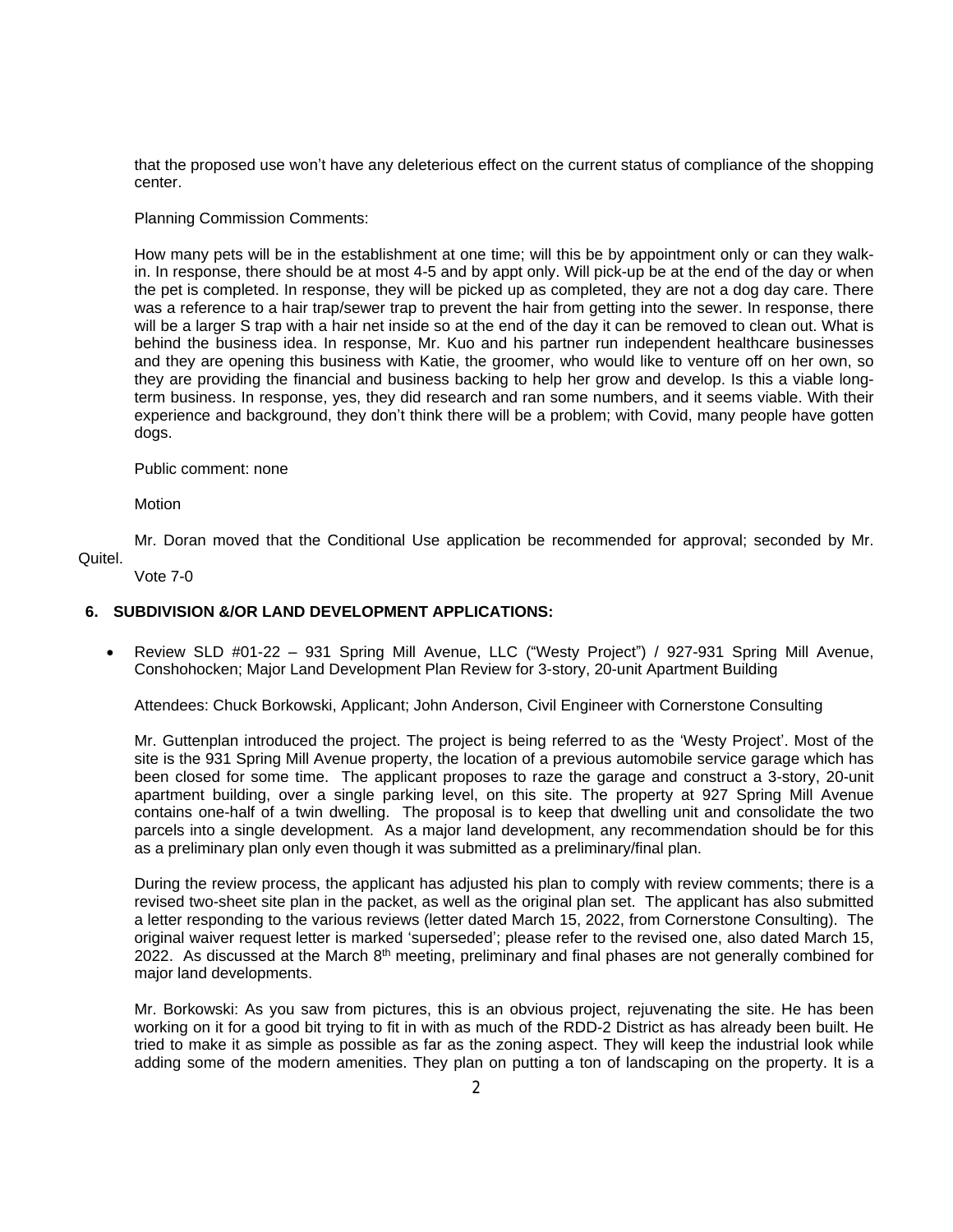building they plan on keeping as a family. They are going to be using a lot of more upscale materials and building methods. This property was part of the old Lee Tires. There is an old sign that was given to the fire station. Sadly, it is a place where people have been dumping tires. They acquired a twin adjacent to the property that helped with the turning radius for the parking lot. They are proposing 3-stories, 20 units, with all parking under the building, except one space. Did receive feedback from local business and neighbors (who are mostly renters) are in favor. The current site is approximately 96% covered with concrete and asphalt, so they will be adding a lot more green and plants. Egress will be one way off Lime Street. They incorporated the electric charging stations per the ordinance.

Mr. Doran asked if the property was flooded by Ida; in response, no they were not affected, it did not reach the property. Will the proposed parking be affected; in response, the parking is at grade level (not below grade).

Mr. Anderson: this was submitted as a preliminary/final but recognizes this is a preliminary land development application at this point. This property fronts on Spring Mill Avenue and Lime Street. This is a consolidation of 4 parcels. There is an existing twin structure that is incorporated into the overall consolidation. They are proposing to remove the existing garage building and construct a 3-story building with ground level parking. The project proposes two entrances off Lime Street. There will be an inmovement only closer to the intersection of Lime & Spring Mill and in a counterclockwise fashion, the cars will circulate underneath the building and exit out into an open drive lane and then exit towards Lime Street. They are looking at a one-way movement with the entry movement closer to Spring Mill and the exit movement further down Lime Street. They are proposing 33 parking spaces for the dwelling units; 30 spaces are required for the apartment building and 2 spaces for the twin unit. They will be incorporating 2 handicap spots within those overall 33 spaces, plus the required EV spaces (2). The proposed structure is located almost at the intersection of the ultimate rights-of-way associated with Lime and Spring Mill. It is a 9,000 square foot footprint. The ground floor is basically parking, the building is elevated so there are basically 2 floors of living area. They feel they complied with all zoning criteria; no relief is associated with this application. They are proposing this structure as part of the RDD2 District, and they are in compliance with the required bulk and area requirements associated with the RDD2 and are in compliance with the required parking associated with Whitemarsh Township's parking ordinances. All parking will be located under the building except one space located at the southwestern corner of the property and that allows them to be in compliance with the required parking. This is a residential development for 20 units proposed and 1 existing unit for a total of 21 units. They are trying to redevelop this parcel that meets the intent of the Township Ordinances, it meets the intent of the surrounding area, and it will benefit this community. An architectural rendering was shown of the proposed building. The rendering shows how they utilized the slope of the property to put the parking under the building and still get to seem what looks like a 3-story structure; (the rendering clarified that there are 3 floors or dwelling units over parking).

#### Planning Commission Comments:

How will deliveries be accommodated (they are looking to utilize the 22' wide drive lane behind the building for trucks to pull over, the packages will be delivered to the vestibule entrance and stored until they are picked up); how is the twin building being incorporated into the property (the structure will remain and be used as a rental with access to the parking); asked about the pillars on the rear side of the structure and the amount of room to exit the parking space (this is a proposed rendering, the structural design is not completed yet); a comment was made about the traffic pattern near Sandy Street, the visibility is hard to make a left or right onto Spring Mill (that should not be an issue here since at the Lime Street intersection, both streets are one-way); what type of apartments and was a study done on the demand for additional apartments (they are looking to have more long term tenants); how large are the apartments (approximately 1,200-1,300 sq.ft.); this will be managed as a family business; they appreciate the passion and long term investment and wanting good long-term families and improving the property, Mr. Borkowski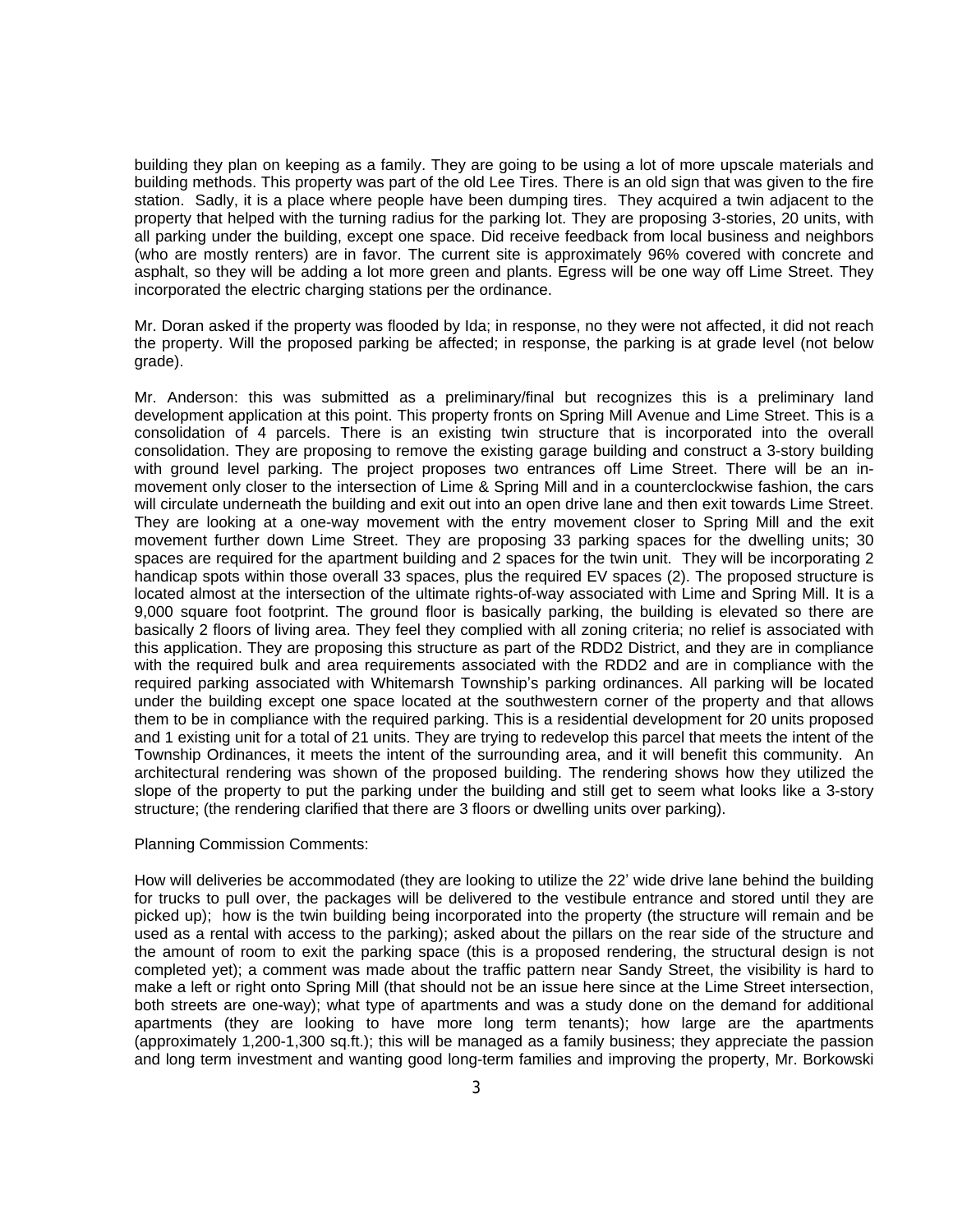mentioned his background in landscaping design, they feel with this background, it would be progressive to have a green roof.(he agrees to an extent, but was trying to stay conservative); with the updated Comprehensive Plan there is a good chance you would get a thumbs up. Every ounce of carbon sequestration they add is a plus.

The applicant is in receipt of the various review letters from the Township, Township staff and Montgomery County Planning Commission. The majority of the elements in those letters are 'will comply' except for the 10 waivers being requested:

1. §105-29(C) & 105-30(A) Spring Mill Ave and Lime Street are classified as local streets. Local streets require a 56 ft. (ultimate) right-of-way, a 36 ft cartway, curbs, sidewalks, and a tree zone.

A waiver from the above section is being requested to not require the existing cartways of Spring Mill Avenue and Lime Street to be widened from  $30 \pm ft$  wide to  $36 \pm ft$  to keep the width consistent with the existing roadway.

2. §105-35(C) No structure shall be maintained between a plane two feet above the curb level and a plane seven feet above curb level so as to interfere with traffic visibility across the corner with that part of the required front yard which is within the clear sight triangle. Clear sight triangles shall include the area bounded by any two intersecting street lines and a straight line drawn between points on each such line 50 feet from the intersection of said lines or extensions thereof.

A waiver from the above section is being requested to allow the proposed building to be built to the intersection of the right-of-ways. Spring Mill Ave and Lime St are both one-way streets and therefore do not need a sight triangle on the southwest corner of the intersection. The proposed construction will not create an obstructed view of this corner.

3. §105-37 Minimum sight distance requirements must be provide as indicated in the ordinance.

Spring Mill Ave and Lime St are both one-way streets away from the subject property and therefore do not need a sight triangle on the southwest corner of the intersection. The proposed construction will not create an obstructed view of this corner.

4. §105-38(A) Minimum dimensions for 90° parking aisles is 24 feet in width.

A waiver from the above section is being requested to permit 22 foot-wide, one-way aisles for 90 degree parking. It has been accepted in surrounding communities that parking structures can be allotted a reduction in the required driveway aisle widths from 24' to 22' in width due to the nature of the development.

5. §105-38(B) Minimum width of entrance and exit drives shall be 25 ft for two-way use.

The proposed entrance and exit for the parking area is intended to maintain one-way circulation, therefore a waiver from the above section may not be required.

6. §105-38(H) Except at entrance and exit drives, all parking areas shall be set back from the right-of-way line and all property lines at least 15 feet.

A waiver from the above section is being requested to permit one parking space within 7 feet of the side lot line behind the twin structure. The one parking space is a minor encroachment into this area and the applicant can add additional screening around the perimeter to mitigate the impacts.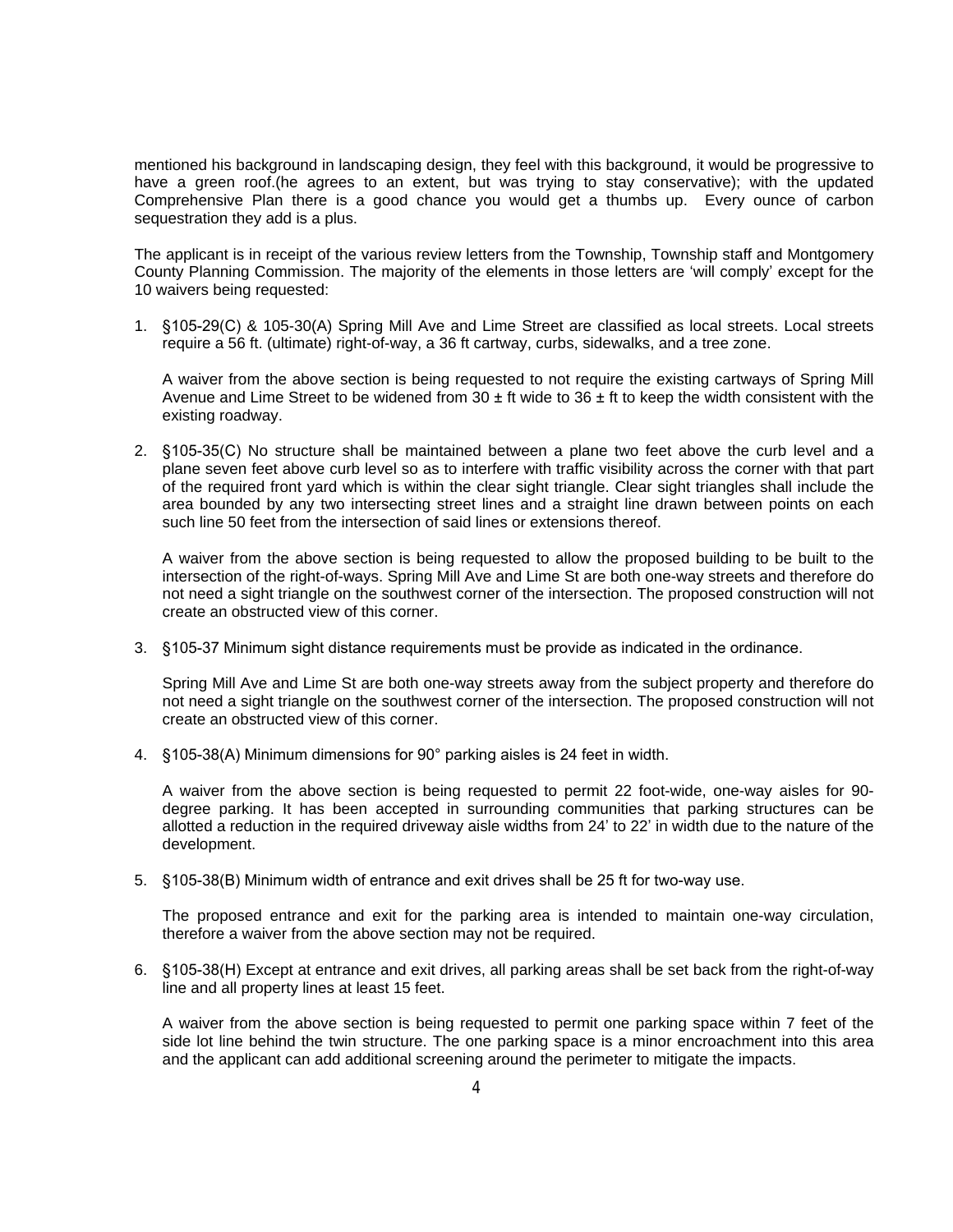7. §105-38(N) For the purpose of servicing any property held under single and separate ownership, entrance and exit drives crossing the street line shall be limited to two along the frontage of any single street, and their center lines shall be spaced at least 80 feet apart. On all corner properties, there shall be a minimum spacing of 60 feet, measured at the street line, between the center line of any entrance or exit drive and the street line of the street parallel to said access drive.

A waiver from the above section is being requested to permit the drives to be 60 $\pm$  feet apart and 30 $\pm$ feet from the street line. In order to provide adequate circulation throughout the parking area, two access drives area required for the development.

8. §105-39(C) A minimum of 10% of any parking lot facility over 2,000 sf in gross area shall be devoted to landscaping, inclusive of the required trees.

A waiver of the required 10% landscaping area is requested due to the proposed parking is located under the building. Landscaping has been provided around the perimeter of the access drives, but cannot be provided in the interior of the parking field.

9. §105-56(A)(1)(a) The width of streets has been established to ensure adequate movement of traffic in times of greater parking loads. Where a street is designed so that all units face on local streets or courts and where on-street parking is not anticipated and no safety hazard will be created, the cartway width may be reduced. This reduction is limited to 36 feet on minor collectors, 32 feet on local streets and 26 feet on private streets and courts.

A waiver is requested to allow the continuation of the 30' cartway on Spring Mill Avenue and Lime Street. The existing streets are one-way in movement and additional widening in a limited section of both roadways does not seem to be warranted.

10. §II(E)(2)(g)(iv) All storm pipes shall be reinforced concrete pipe.

A waiver is requested to allow the use of High Density Polyethylene Pipe in lieu of Reinforced Concrete Pipe. The plan proposes an underground detention basin that will need to utilize perforated pipe. RCP is not manufactured as a perforated pipe and HDPE has been widely accepted as a suitable alternative with competent structural properties and resistance to corrosion that provides a longer lifespan.

Ms. Henrich: she has no issues with the waivers being requested, except for the request from §105-37 (Waiver #3). This has to do with sight distance and not sight triangle; this waiver is not needed

## Additional Planning Commission Comments

Were there any changes to the plan in response to the MCPC review concerning the maneuverability and the layout of the parking (no, I think they misunderstood that the back wall was solid and they would have to double stack; they are proposing an open area to allow for cars to access those spaces); asked if they can address the concerns the County had on streetscaping on the Spring Mill Avenue side (they would and do agree to provide a green strip between the curb line and the sidewalk); any concerns with the soil remediation or any issues with contamination (they received Act 2 clearance and everything was clean. There was a shutdown of the service, and they took it through DEP. They would have never gotten financing if it hadn't been done); commented anything you can do to provide active or passive green roof is strongly recommended and they would gladly issue a waiver for height or something if it would allow a green roof (Mr. Guttenplan: height is a zoning issue so if they exceeded height, they would need a variance but they would most likely not need any kind of relief for a green roof); will there be any amenities